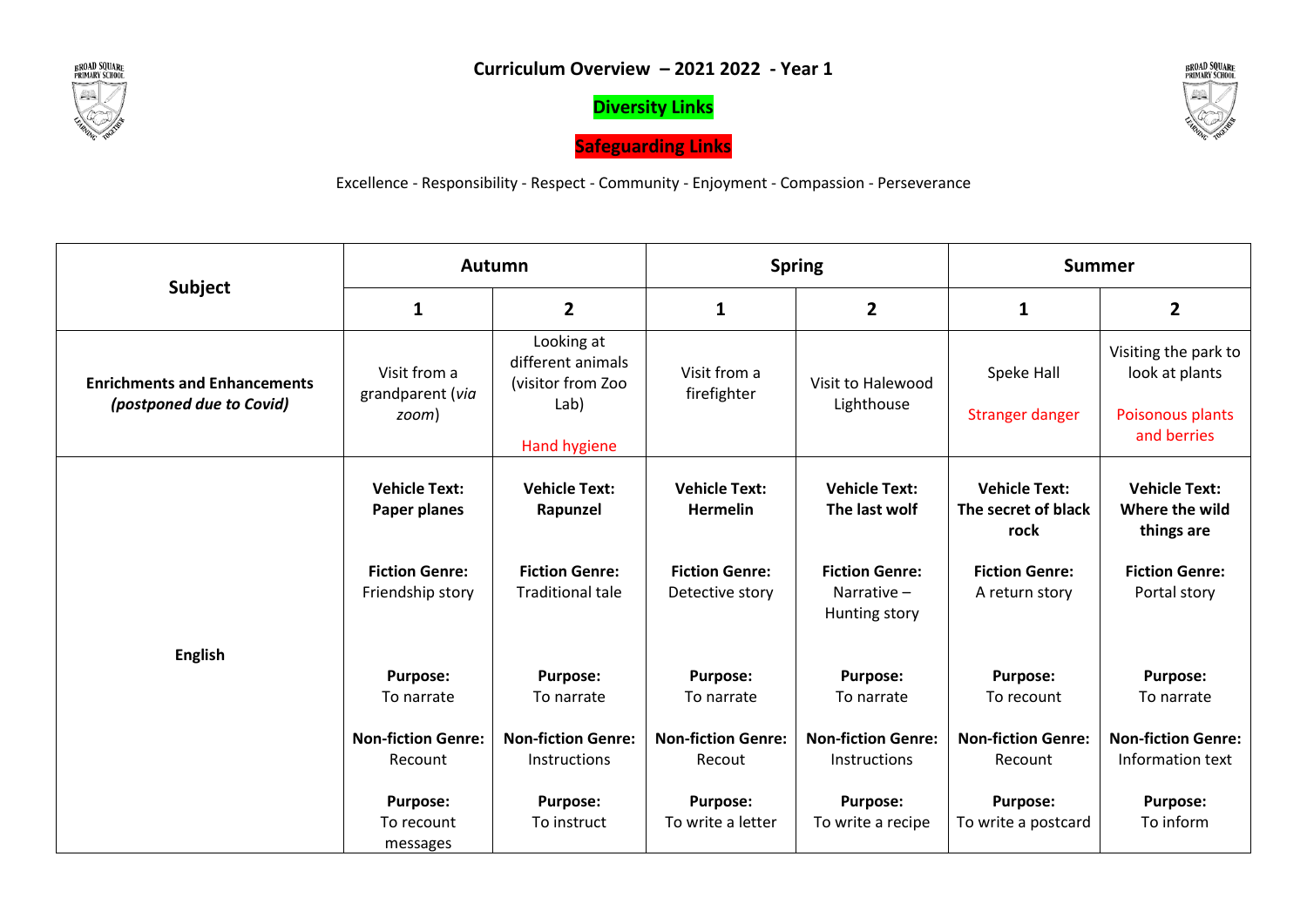| <b>SPaG</b>  | Begin to capital<br>letter, full stops,<br>question marks,<br>exclamation<br>marks.<br>Begin to extend<br>sentences using<br>the conjunction<br>'and'<br>Focus on plural<br>noun suffix -s-es<br>Focus on<br>separation of<br>words with space,<br>capital letters and<br>full stops | Begin to use capital<br>letter, full stops,<br>question marks,<br>exclamation marks.<br>Begin to extend<br>sentences using<br>the conjunction<br>'and'<br>Reinforce plural<br>noun suffix -s-es<br>Suffix added to<br>verbs-er<br>Focus on<br>separation of<br>words with space,<br>capital letters and<br>full stops | Combining words<br>to make<br>sentences. Joining<br>words and clauses<br>using -and,<br>because and so<br>Reinforce plural<br>noun suffix -s-es<br>How the prefix un<br>- changes the<br>meaning of verbs<br>and adjectives<br>Focus on<br>separation of<br>words with space,<br>capital letters, full<br>stops, question<br>marks and<br>exclamation marks | Combining words<br>to make sentences.<br>Joining words and<br>clauses using -and,<br>because, so, but<br>Reinforce plural<br>noun suffix -s-es<br>Suffix added to<br>verbs-ed<br>Focus on<br>separation of<br>words with space,<br>capital letters, full<br>stops, question<br>marks and<br>exclamation marks | Combining words<br>to make<br>sentences. Joining<br>words and clauses<br>using -and,<br>because, so, but<br>Reinforce plural<br>noun suffix -s-es<br>Reinforce how the<br>prefix un -<br>changes the<br>meaning of verbs<br>and adjectives<br>Focus on<br>separation of<br>words with space,<br>capital letters, full<br>stops, question<br>marks,<br>exclamation<br>marks, capital<br>letters for names<br>and the personal<br>pronoun I | Combining words<br>to make<br>sentences. Joining<br>words and clauses<br>using-and,<br>because, so, but<br>Suffix added to<br>verbs-ing ed er<br>Focus on<br>separation of<br>words with space,<br>capital letters, full<br>stops, question<br>marks,<br>exclamation<br>marks, capital<br>letters for names<br>and the personal<br>pronoun |
|--------------|--------------------------------------------------------------------------------------------------------------------------------------------------------------------------------------------------------------------------------------------------------------------------------------|-----------------------------------------------------------------------------------------------------------------------------------------------------------------------------------------------------------------------------------------------------------------------------------------------------------------------|-------------------------------------------------------------------------------------------------------------------------------------------------------------------------------------------------------------------------------------------------------------------------------------------------------------------------------------------------------------|---------------------------------------------------------------------------------------------------------------------------------------------------------------------------------------------------------------------------------------------------------------------------------------------------------------|-------------------------------------------------------------------------------------------------------------------------------------------------------------------------------------------------------------------------------------------------------------------------------------------------------------------------------------------------------------------------------------------------------------------------------------------|--------------------------------------------------------------------------------------------------------------------------------------------------------------------------------------------------------------------------------------------------------------------------------------------------------------------------------------------|
| <b>Maths</b> | Number: Place<br>Value (within 10)<br><b>Number: Addition</b><br>and Subtraction<br>(within 10)                                                                                                                                                                                      | <b>Number: Addition</b><br>and Subtraction<br>continued<br>Geometry: Shape<br><b>Number: Place</b>                                                                                                                                                                                                                    | <b>Number: Addition</b><br>and Subtraction<br>(within 20)<br><b>Number: Place</b><br>Value (within 50)                                                                                                                                                                                                                                                      | <b>Measurement:</b><br>Length and Height<br><b>Measurement:</b><br>Weight and<br>Volume                                                                                                                                                                                                                       | Number:<br>Multiplication and<br>Division<br><b>Number: Fractions</b><br>Geometry:<br>Position and                                                                                                                                                                                                                                                                                                                                        | <b>Number: Place</b><br>Value (within 100)<br><b>Measurement:</b><br>Money<br><b>Measurement:</b>                                                                                                                                                                                                                                          |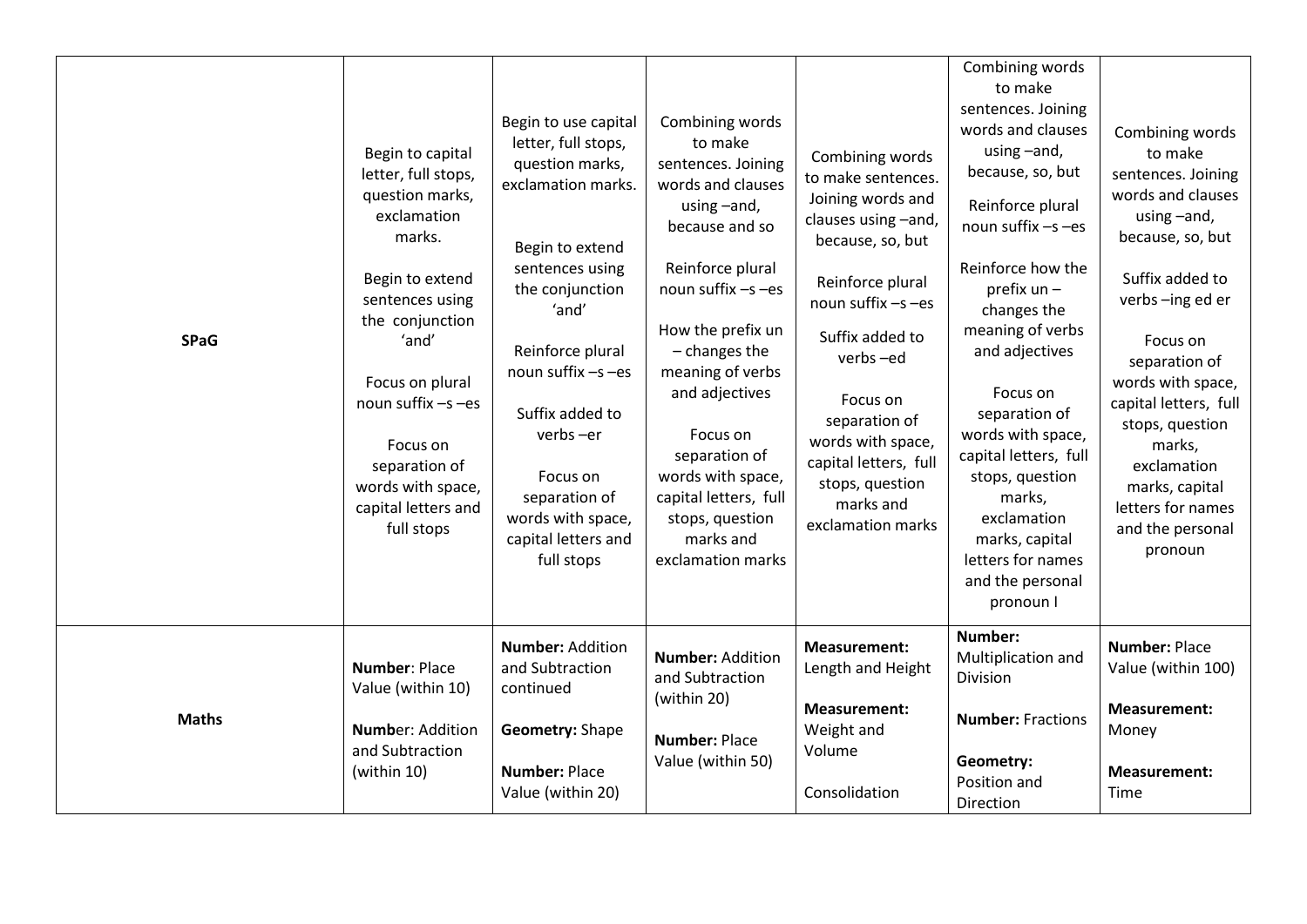| <b>Science</b>   | <b>Ourselves</b><br>(Animals including<br>humans)<br>Identify, name,<br>draw and label the<br>basic parts of the<br>human body and<br>say which part of<br>the body is<br>associated with<br>each sense.                                      | <b>Animals</b><br>(Animals including<br>humans)<br>Name common<br>animals<br>Describe and<br>compare the<br>structure of<br>animals<br>Introduce animal<br>groups and<br>carnivore,<br>herbivore and<br>omnivore                                                    | Let's Build<br>(Materials)<br>Identify and name<br>everyday materials<br>Know the<br>difference<br>between object<br>and material it is<br>made from<br>Describe simple<br>properties                                                                                  | <b>Animals</b><br>(Animals including<br>humans)<br>Name common<br>animals<br>Describe and<br>compare the<br>structure of<br>animals<br>Recap animal<br>groups and<br>carnivore,<br>herbivore and<br>omnivore                                                                   | Wonderful<br>weather<br>(Seasonal changes)<br>Observe changes<br>across the four<br>seasons<br>Observe and<br>describe weather<br>associated with<br>the seasons and<br>how day length<br>varies. | What's growing in<br>our Gardens?<br>(Plants)<br>Identify and name<br>a variety of<br>common wild and<br>garden plants,<br>including<br>deciduous and<br>evergreen trees<br>Identify and<br>describe the basic<br>structure of a<br>variety of common<br>flowering plants,<br>including trees. |
|------------------|-----------------------------------------------------------------------------------------------------------------------------------------------------------------------------------------------------------------------------------------------|---------------------------------------------------------------------------------------------------------------------------------------------------------------------------------------------------------------------------------------------------------------------|------------------------------------------------------------------------------------------------------------------------------------------------------------------------------------------------------------------------------------------------------------------------|--------------------------------------------------------------------------------------------------------------------------------------------------------------------------------------------------------------------------------------------------------------------------------|---------------------------------------------------------------------------------------------------------------------------------------------------------------------------------------------------|------------------------------------------------------------------------------------------------------------------------------------------------------------------------------------------------------------------------------------------------------------------------------------------------|
| <b>Computing</b> | Sort toys into old<br>and new using Pic<br>Collage<br>Computing<br>Record a voice<br>over using Puppet<br>Edu<br>Use Mr.<br>Haughton's Online<br>Encyclopaedia to<br>cross reference<br>their<br>understanding of<br>the parts of a<br>flower | Create a bar chart<br>using data about<br>our favourite<br>animals<br>Use green screen<br>to discuss animal<br>features<br>Be able to use the<br>appropriate keys or<br>commands to<br>make a virtual or<br>floor robot go<br>forward, backward,<br>left and right. | Show children<br>Shadow Puppet<br>Edu. Children to<br>order key events<br>and record a voice<br>over about the key<br>events<br>Use interactive<br>story about the<br>fire of London.org.<br>Children to make<br>decisions<br>throughout<br>Children to<br>explore Mr. | Use Chatter kids to<br>describe features<br>of a hot and cold<br>place<br>Be able to use the<br>appropriate keys or<br>commands to<br>make a virtual or<br>floor robot go<br>forward, backward,<br>left and right.<br>Be able to use<br>basic symbols to<br>record directional | Organise images<br>using Pic Collage.<br>Computing lesson<br>Record<br>conversations<br>using Shadow<br>Puppet EDU about<br>different objects<br>form the 1920's.<br>Being safe online            | Use an online bar<br>graph generator to<br>track the growth of<br>plants over time<br>Use Mr Haughton's<br>online<br>encyclopaedia to<br>find information<br>on plants<br>Being safe online                                                                                                    |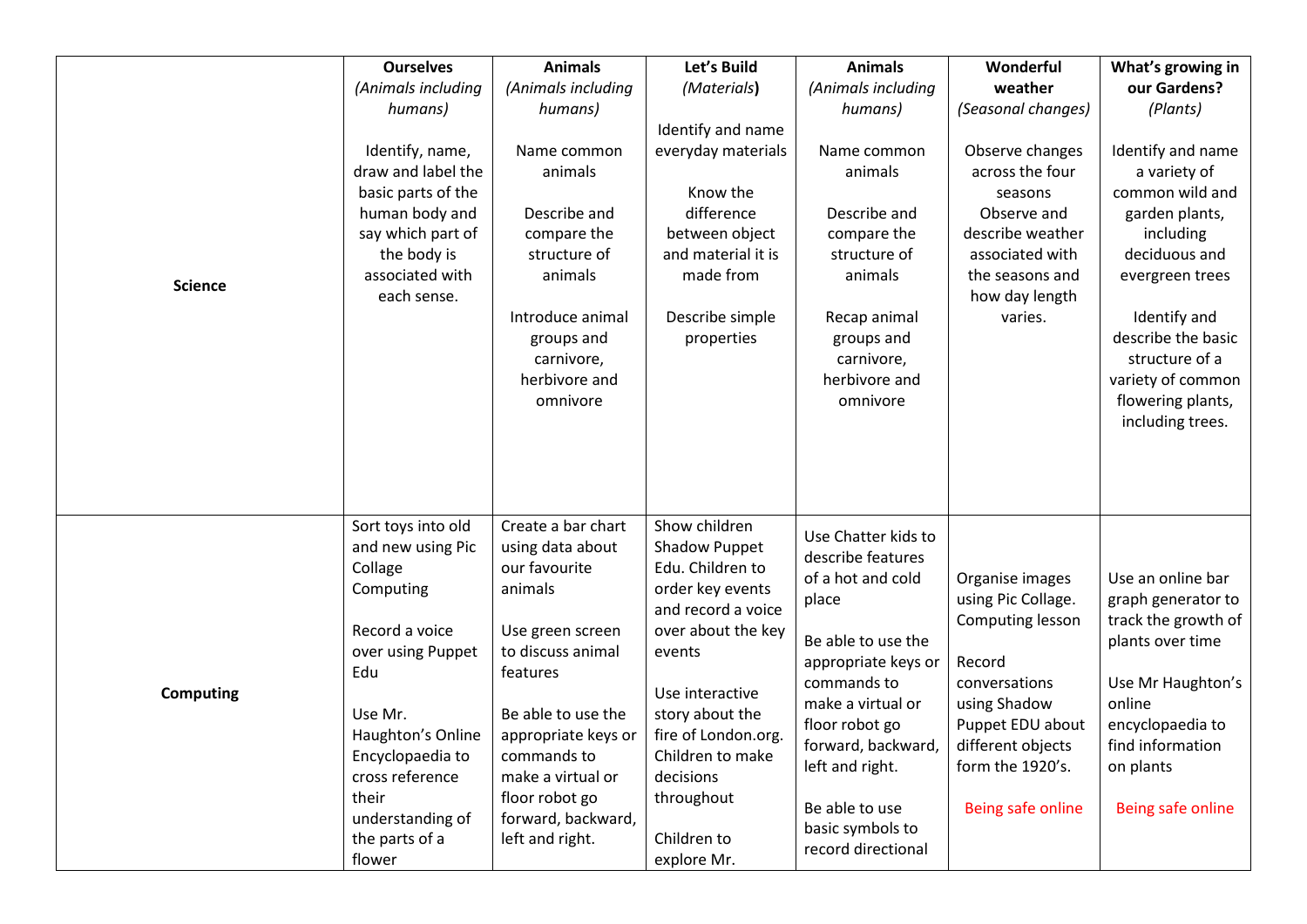|                |                                                                                           | Be able to use        | Haughton's Online                                                                                                                           | instruction when  |                                                                                                    |                                         |
|----------------|-------------------------------------------------------------------------------------------|-----------------------|---------------------------------------------------------------------------------------------------------------------------------------------|-------------------|----------------------------------------------------------------------------------------------------|-----------------------------------------|
|                |                                                                                           | basic symbols to      | encyclopaedia to                                                                                                                            | using Code Studio |                                                                                                    |                                         |
|                | Being safe online                                                                         | record directional    | explore the use of                                                                                                                          |                   |                                                                                                    |                                         |
|                |                                                                                           | instruction when      | everyday materials                                                                                                                          | Being safe online |                                                                                                    |                                         |
|                |                                                                                           | using Code Studio     |                                                                                                                                             |                   |                                                                                                    |                                         |
|                |                                                                                           |                       | Use the app                                                                                                                                 |                   |                                                                                                    |                                         |
|                |                                                                                           | Being safe online     | Doodle Buddy to                                                                                                                             |                   |                                                                                                    |                                         |
|                |                                                                                           |                       | write down a                                                                                                                                |                   |                                                                                                    |                                         |
|                |                                                                                           |                       | material, adding                                                                                                                            |                   |                                                                                                    |                                         |
|                |                                                                                           |                       | backgrounds, text                                                                                                                           |                   |                                                                                                    |                                         |
|                |                                                                                           |                       | and colour                                                                                                                                  |                   |                                                                                                    |                                         |
|                |                                                                                           |                       | Being safe online                                                                                                                           |                   |                                                                                                    |                                         |
|                |                                                                                           |                       |                                                                                                                                             |                   |                                                                                                    |                                         |
|                | Toys, toys everywhere!<br>What did your grandparents play with                            |                       | Fire, fire!<br>Why was London a safer place to live<br>after the fire?                                                                      |                   |                                                                                                    |                                         |
|                |                                                                                           |                       |                                                                                                                                             |                   | <b>Schools out!</b><br>What would you have done after school<br>100 years ago?                     |                                         |
| <b>History</b> |                                                                                           |                       |                                                                                                                                             |                   |                                                                                                    |                                         |
|                |                                                                                           | when they were young? | Fire safety and who to contact in an                                                                                                        |                   |                                                                                                    |                                         |
|                |                                                                                           |                       |                                                                                                                                             | emergency         |                                                                                                    |                                         |
|                | Where do I live?                                                                          |                       | Why couldn't a meerkat live in the                                                                                                          |                   | How is the countryside different to our                                                            |                                         |
|                | Explore the location of our home,<br>school, city and country by introducing<br>map work. |                       | North pole?<br>Exploring the natural and human activity<br>both in the arctic and the Antarctic                                             |                   | city?<br>Exploring the feature of the countryside<br>and an introduction to tourism.               |                                         |
| Geography      |                                                                                           |                       |                                                                                                                                             |                   |                                                                                                    |                                         |
|                |                                                                                           |                       |                                                                                                                                             |                   |                                                                                                    |                                         |
|                | <b>Formal elements of art</b>                                                             |                       | regions                                                                                                                                     |                   |                                                                                                    |                                         |
|                |                                                                                           |                       | Art and design skills<br>Design, drawing, craft, painting and art                                                                           |                   | Landscapes using different media<br>Texture, shade and colour                                      |                                         |
| Art            | Shape, line and colour                                                                    |                       | appreciation                                                                                                                                |                   | Collage                                                                                            |                                         |
|                | Isolating                                                                                 |                       |                                                                                                                                             |                   |                                                                                                    |                                         |
|                | <b>Moving Pictures</b>                                                                    |                       |                                                                                                                                             |                   |                                                                                                    |                                         |
| <b>DT</b>      | Make a moving picture using a                                                             |                       | <b>Buildings</b><br>Make a structure with a suitable roof<br>Look at the architect Christopher Wren<br>Look at the engineers Thomas Telford |                   | <b>Cooking and Nutrition</b><br>Design and make a healthy snack<br>Look at recipes from Mary Berry |                                         |
|                | mechanisms                                                                                |                       |                                                                                                                                             |                   |                                                                                                    |                                         |
|                |                                                                                           |                       |                                                                                                                                             |                   |                                                                                                    |                                         |
|                | Using equipment safely - scissors and DT                                                  |                       |                                                                                                                                             |                   |                                                                                                    |                                         |
|                |                                                                                           |                       |                                                                                                                                             |                   |                                                                                                    |                                         |
|                |                                                                                           | equipment             |                                                                                                                                             | and Sarah Guppy   |                                                                                                    | Handling a knife safely<br>Food hygiene |